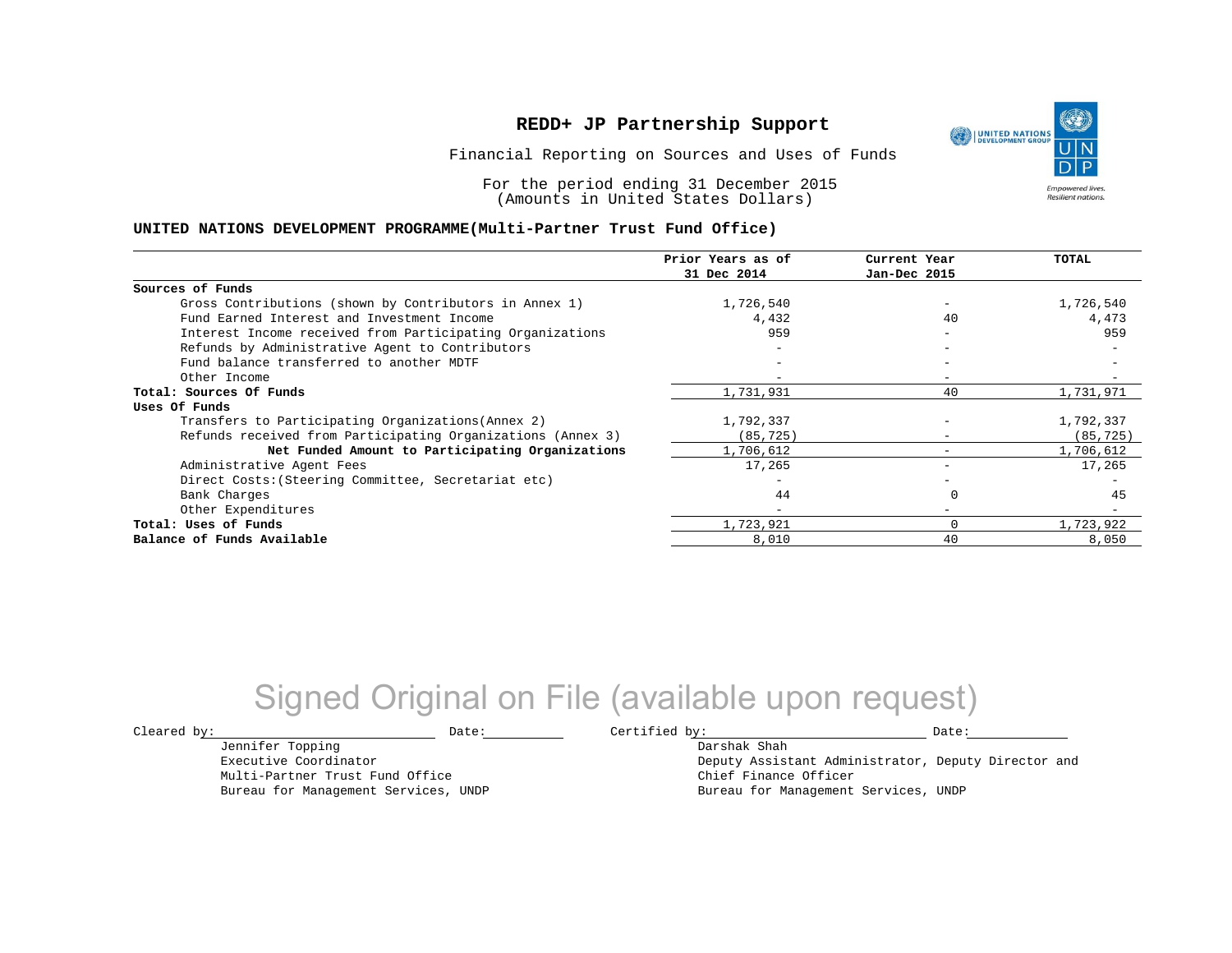

Financial Reporting on Sources and Uses of Funds

For the period ending 31 December 2015 (Amounts in United States Dollars)

#### **UNITED NATIONS DEVELOPMENT PROGRAMME(Multi-Partner Trust Fund Office)**

**Annex - 1: Gross Contributions**

|                           | Prior Years as of | Current Year             | TOTAL     |
|---------------------------|-------------------|--------------------------|-----------|
|                           | 31 Dec 2014       | Jan-Dec 2015             |           |
| Contributors              |                   |                          |           |
| GOVERNMENT OF CANADA      | 42,629            | $\qquad \qquad -$        | 42,629    |
| GOVERNMENT OF FINLAND     | 267,600           | $\overline{\phantom{0}}$ | 267,600   |
| GOVERNMENT OF JAPAN       | 200,000           | $\overline{\phantom{a}}$ | 200,000   |
| GOVERNMENT OF NORWAY      | 811,400           | $\qquad \qquad -$        | 811,400   |
| GOVERNMENT OF SWEDEN      | 188,067           | $\qquad \qquad -$        | 188,067   |
| GOVERNMENT OF SWITZERLAND | 216,844           | $\overline{\phantom{0}}$ | 216,844   |
| Total: Contributions      | 1,726,540         |                          | 1,726,540 |

# Signed Original on File (available upon request)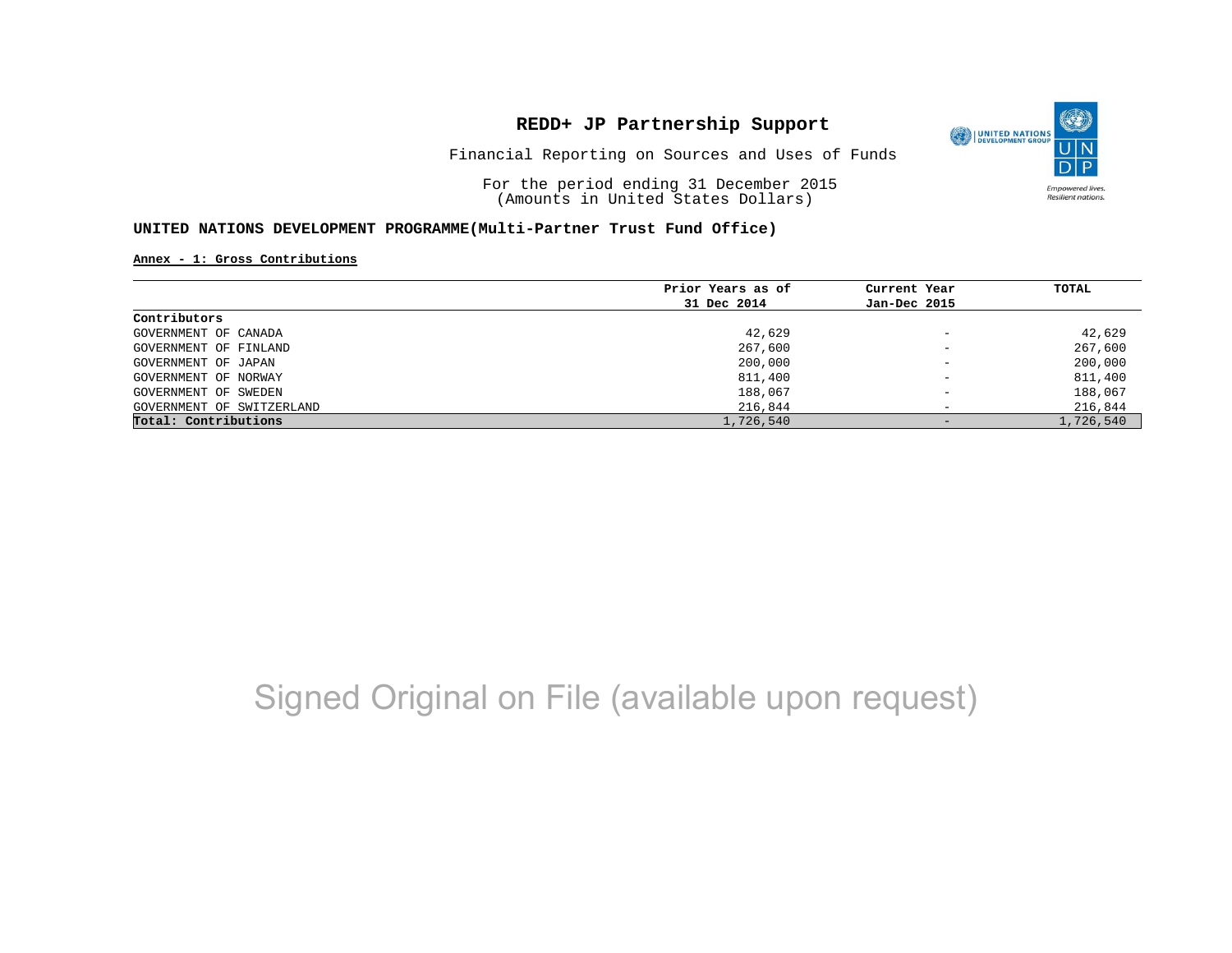

Financial Reporting on Sources and Uses of Funds

For the period ending 31 December 2015 (Amounts in United States Dollars)

#### **UNITED NATIONS DEVELOPMENT PROGRAMME(Multi-Partner Trust Fund Office)**

#### **Annex - 2: Transfers to Participating Organizations**

|                                                | Prior Years as of | Current Year             | TOTAL     |
|------------------------------------------------|-------------------|--------------------------|-----------|
|                                                | 31 Dec 2014       | Jan-Dec 2015             |           |
| FAO                                            | 1,078,244         | $\overline{\phantom{a}}$ | 1,078,244 |
| <b>UNDP</b>                                    | 137,250           | $\qquad \qquad -$        | 137,250   |
| UNEP                                           | 576,843           | $\qquad \qquad -$        | 576,843   |
|                                                |                   |                          |           |
| Total Transfers to Participating Organizations | 1,792,337         | $-$                      | 1,792,337 |
|                                                |                   |                          |           |

## Signed Original on File (available upon request)